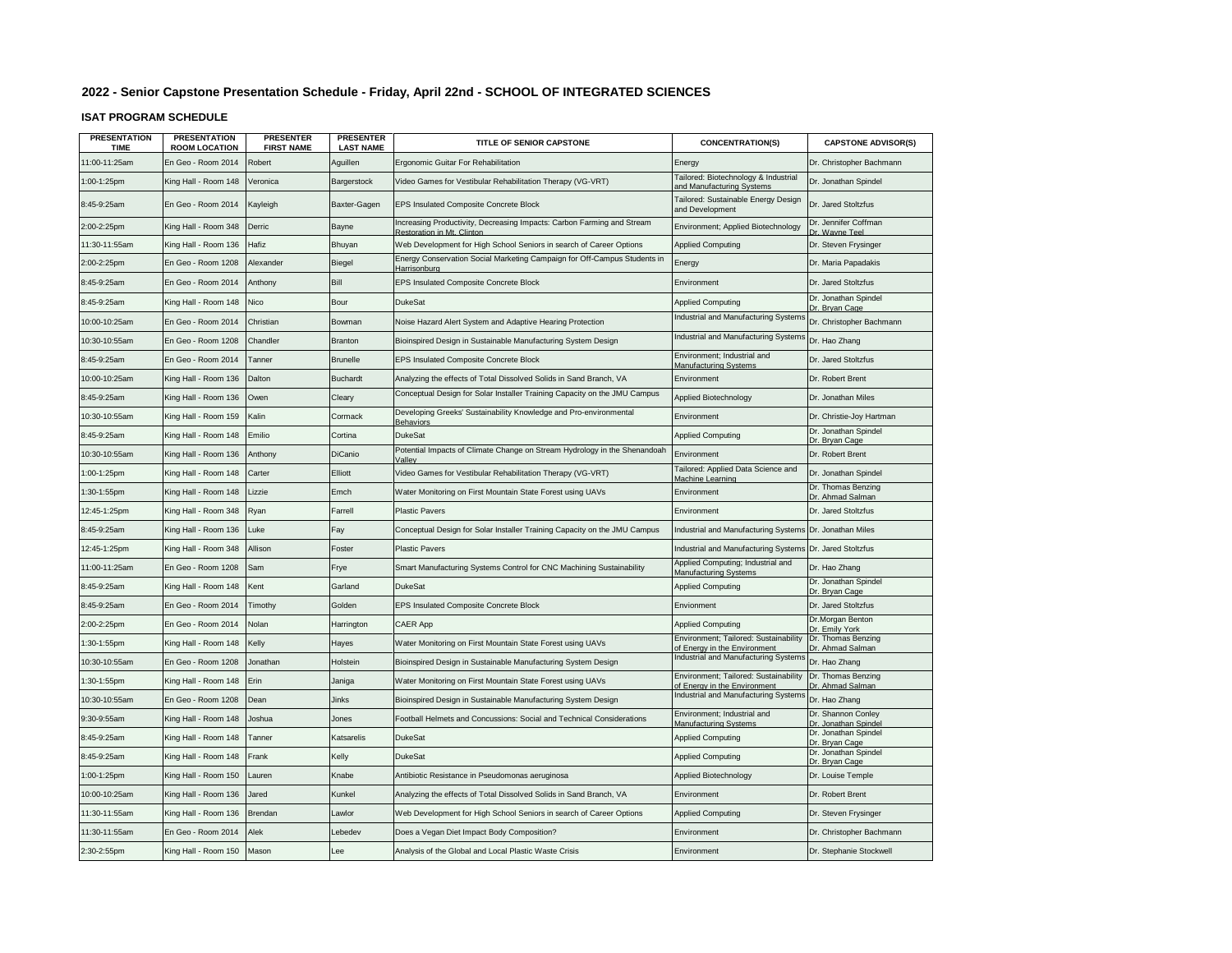| 2:30-3:10pm   | King Hall - Room 148 | Ethan        | Leming        | Coral Reef Restoration in Costa Rica                                                                       | Applied Biotechnology                                         | Dr. Karim Altaii                           |
|---------------|----------------------|--------------|---------------|------------------------------------------------------------------------------------------------------------|---------------------------------------------------------------|--------------------------------------------|
| 12:45-1:25pm  | King Hall - Room 348 | Alex         | Lightner      | <b>Plastic Pavers</b>                                                                                      | Industrial and Manufacturing Systems Dr. Jared Stoltzfus      |                                            |
| 2:00-2:25pm   | King Hall - Room 148 | Maria        | Liu           | Implementation and Monitoring of an Atmospheric Water Generator: Water Out<br>of Thin Air (W.O.T.A) Device | Energy                                                        | Dr. Karim Altaii                           |
| 2:00-2:25pm   | King Hall - Room 148 | Nicholas     | Long          | Implementation and Monitoring of an Atmospheric Water Generator: Water Out<br>f Thin Air (W.O.T.A) Device  | Energy                                                        | Dr. Karim Altaii                           |
| 10:30-10:55am | En Geo - Room 2014   | Diego        | Loving        | Transportation options for College Students: small, individual electric vehicles                           | Environment: Industrial and<br>Manufacturing Systems          | Dr. Christopher Bachmann                   |
| 10:00-10:25am | En Geo - Room 2014   | Zayne        | Luker         | Noise Hazard Alert System and Adaptive Hearing Protection                                                  | Industrial and Manufacturing Systems                          | Dr. Christopher Bachmann                   |
| 2:30-3:10pm   | King Hall - Room 148 | Evan         | Mason         | Coral Reef Restoration in Costa Rica                                                                       | Applied Biotechnology                                         | Dr. Karim Altaii                           |
| 1:30-1:55pm   | En Geo - Room 1208   | Patrick      | McKechnie     | Understanding Mechanical Property Behaviors of Climbing Holds made from<br><b>Recvcled Plastic</b>         | Industrial and Manufacturing Systems <sup>Dr.</sup> Hao Zhang | Dr. Jared Stoltzfus                        |
| 11:00-11:25am | En Geo - Room 1208   | Shawn        | McManus       | Smart Manufacturing Systems Control for CNC Machining Sustainability                                       | Tailored: Cyber Physical System<br>Studies                    | Dr. Hao Zhang                              |
| 2:00-2:25pm   | En Geo - Room 1208   | Brvan        | Meniivar      | Energy Conservation Social Marketing Campaign for Off-Campus Students in                                   | Energy                                                        | Dr. Maria Papadakis                        |
| 9:30-9:55am   | King Hall - Room 136 | Ryan         | Messinger     | Development Tools and Strategies for Community Wind Power in Rockingham<br>County, Virginia                | Tailored: Renewable Energy Systems                            | Dr. Jonathan Miles                         |
| 9:30-9:55am   | King Hall - Room 148 | Alvin        | Mills-Lamptey | Football Helmets and Concussions: Social and Technical Considerations                                      | <b>Applied Computing</b>                                      | Dr. Shannon Conley<br>Dr. Jonathan Spindel |
| 11:30-11:55am | En Geo - Room 1208   | Tess         | Moran         | Understanding the Environmental Impact Dynamics of CNC Machining                                           | Environment                                                   | Dr. Hao Zhang<br>Dr. Rod MacDonald         |
| 2:30-2:55pm   | King Hall - Room 348 | Noah         | Munis         | Computer Vision and Edge Computing                                                                         | <b>Applied Computing</b>                                      | Dr. Anthony Teate                          |
| 1:00-1:25pm   | King Hall - Room 148 | Steven       | Nguyen        | Video Games for Vestibular Rehabilitation Therapy (VG-VRT)                                                 | <b>Applied Computing</b>                                      | Dr. Jonathan Spindel                       |
| 2:00-2:25pm   | En Geo - Room 2014   | Nnaemeka     | Obidinma      | <b>CAER App</b>                                                                                            | <b>Applied Computing</b>                                      | Dr.Morgan Benton<br>Dr. Emily York         |
| 2:30-3:10pm   | King Hall - Room 148 | Connor       | O'Brien       | Coral Reef Restoration in Costa Rica                                                                       | Applied Biotechnology                                         | Dr. Karim Altaii                           |
| 11:30-11:55am | King Hall - Room 136 | Maya         | Pavan         | Web Development for High School Seniors in search of Career Options                                        | <b>Applied Computing</b>                                      | Dr. Steven Frysinger                       |
| 10:30-10:55am | En Geo - Room 2014   | Cooper       | Pflug         | Transportation options for College Students: small, individual electric vehicles                           | Environment; Industrial and<br>Manufacturing System:          | Dr. Christopher Bachmann                   |
| 12:45-1:25pm  | King Hall - Room 348 | Steven       | Podrasky      | <b>Plastic Pavers</b>                                                                                      | Industrial and Manufacturing Systems Dr. Jared Stoltzfus      |                                            |
| 12:45-1:25pm  | King Hall - Room 348 | Bobby        | Quinones      | <b>Plastic Pavers</b>                                                                                      | Environment                                                   | Dr. Jared Stoltzfus                        |
| 8:45-9:25am   | King Hall - Room 136 | Tyler        | Raniszewski   | Conceptual Design for Solar Installer Training Capacity on the JMU Campus                                  | Applied Biotechnology                                         | Dr. Jonathan Miles                         |
| 1:00-1:25pm   | King Hall - Room 150 | Jack         | Richardson    | Antibiotic Resistance in Pseudomonas aeruginosa                                                            | Applied Biotechnology                                         | Dr. Louise Temple                          |
| 8:45-9:25am   | King Hall - Room 136 | Josh         | Romero        | Conceptual Design for Solar Installer Training Capacity on the JMU Campus                                  | <b>Applied Computing</b>                                      | Dr. Jonathan Miles                         |
| 8:45-9:25am   | King Hall - Room 148 | Eric         | Sander        | <b>DukeSat</b>                                                                                             | <b>Applied Computing</b>                                      | Dr. Jonathan Spindel<br>Dr. Brvan Cag      |
| 1:30-1:55pm   | King Hall - Room 348 | Nicholas     | Sapio         | Using Biochar to Reduce Ammonia and improve bird health in local Poultry<br>Houses                         | Tailored: Environmental Science                               | Dr. Wayne Teel                             |
| 9:30-9:55am   | King Hall - Room 136 | Jack         | Schiesl       | Development Tools and Strategies for Community Wind Power in Rockingham<br>County, Virginia                | Tailored: Renewable Energy Systems                            | Dr. Jonathan Miles                         |
| 9:30-9:55am   | King Hall - Room 148 | Preston      | Shealy        | Football Helmets and Concussions: Social and Technical Considerations                                      | <b>Applied Biotechnology</b>                                  | Dr. Shannon Conley<br>Dr. Jonathan Spindel |
| 1:30-1:55pm   | En Geo - Room 1208   | Rei          | Silva         | Understanding Mechanical Property Behaviors of Climbing Holds made from<br><b>Recycled Plastics</b>        | Environment                                                   | Dr. Hao Zhang<br>Dr. Jared Stoltzfus       |
| 10:00-10:25am | En Geo - Room 2014   | Will         | Sinn          | Noise Hazard Alert System and Adaptive Hearing Protection                                                  | Industrial and Manufacturing Systems                          | Dr. Christopher Bachmann                   |
| 2:00-2:25pm   | King Hall - Room 148 | <b>Brian</b> | Tang          | Implementation and Monitoring of an Atmospheric Water Generator: Water Out<br>of Thin Air (W.O.T.A) Device | Energy                                                        | Dr. Karim Altaii                           |
| 2:30-2:55pm   | King Hall - Room 348 | Claire       | Timmins       | Computer Vision and Edge Computing                                                                         | <b>Applied Computing</b>                                      | Dr. Anthony Teate                          |
| 10:00-10:25am | King Hall - Room 136 | Zachary      | Tomek         | Analyzing the effects of Total Dissolved Solids in Sand Branch, VA                                         | Environment                                                   | Dr. Robert Brent                           |
| 2:00-2:25pm   | King Hall - Room 348 | Josey        | Txakeeyang    | Increasing Productivity, Decreasing Impacts: Carbon Farming and Stream<br>Restoration in Mt. Clinton       | Environment                                                   | Dr. Jennifer Coffman<br>Dr. Wavne Tee      |
| 1:30-1:55 pm  | King Hall - Room 150 | Riley        | Volk          | Human Genome Editing and the Future of Warfare: An Ethical Analysis<br><b>Applied Biotechnology</b>        |                                                               | Dr. Amanda Sanson                          |
| 1:00-1:25pm   | En Geo - Room 1208   | Andrew       | Webb          | Understanding Social Dynamics in Manufacturing Shop Floor Environments                                     | <b>Industrial and Manufacturing Systems</b>                   | Dr. Hao Zhang<br>Dr. Rod MacDonald         |
| 11:00-11:25am | King Hall - Room 136 | Ryan         | Welsh         | A Simulation Model of the Virginia Energy Transition                                                       | Energy                                                        | Dr. Rod MacDonald                          |
| 9:30-9:55am   | En Geo - Room 2014   | Katie        | Wheeler       | Waste to Walls: Creating Building Materials from Low-value Plastics                                        | Environment; Industrial and<br>Manufacturing Systems          | Dr. Jared Stoltzfus                        |
| 9:30-9:55am   | En Geo - Room 2014   | Qinn         | Williams      | Waste to Walls: Creating Building Materials from Low-value Plastics                                        | Environment: Industrial and<br>Manufacturing Svstems          | Dr. Jared Stoltzfus                        |
| 2:30-3:10pm   | King Hall - Room 148 | Annie        | Williams      | Coral Reef Restoration in Costa Rica                                                                       | Applied Biotechnology                                         | Dr. Karim Altaii                           |
| 2:00-2:25pm   | King Hall - Room 348 | Patrick      | Wolstenholme  | Increasing Productivity, Decreasing Impacts: Carbon Farming and Stream<br>Restoration in Mt. Clinton       | Environment                                                   | Dr. Jennifer Coffman<br>Dr. Wayne Teel     |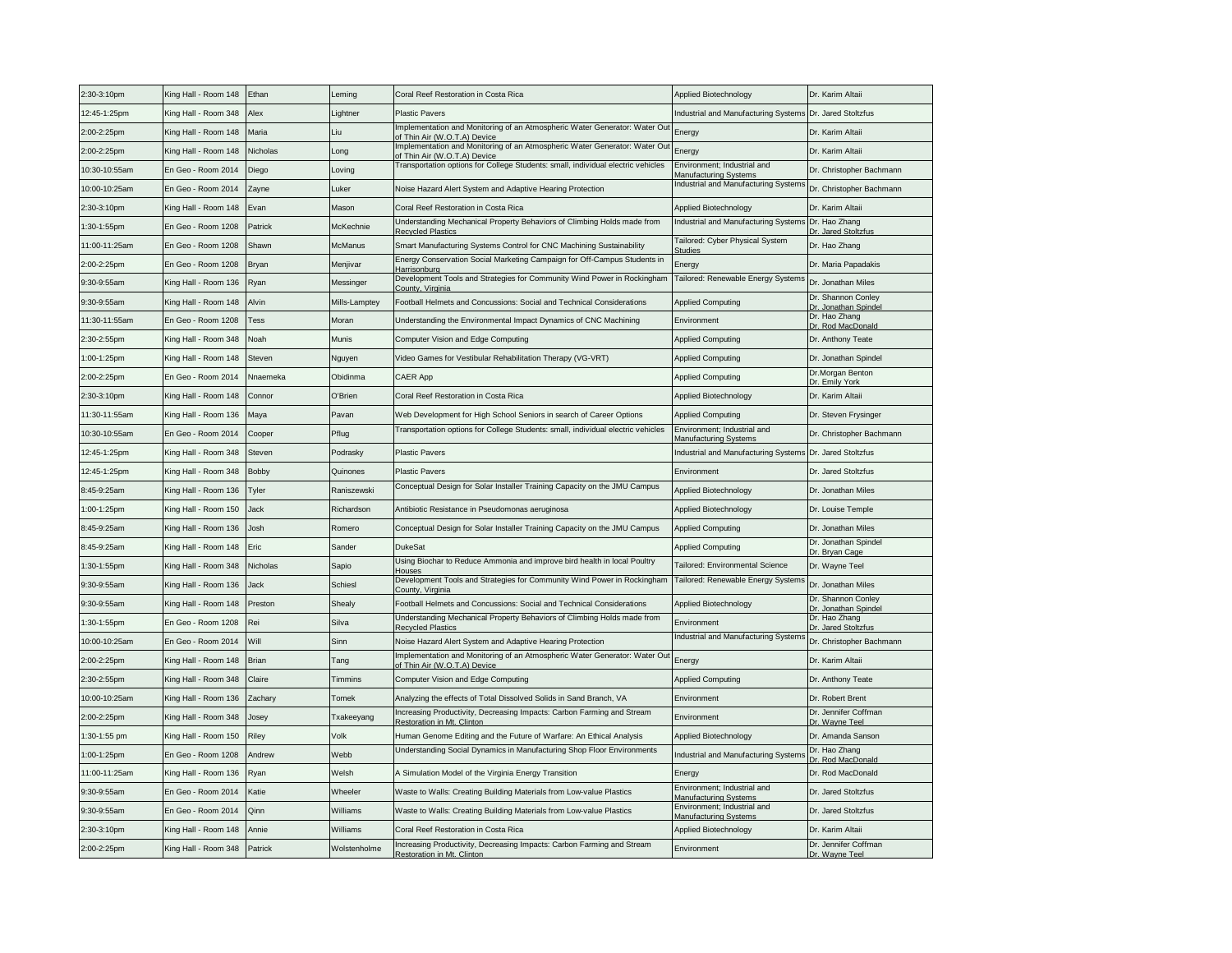## **INTELLIGENCE ANALYSIS SCHEDULE**

| <b>PRESENTATION</b><br><b>TIME</b> | <b>PRESENTATION</b><br><b>LOCATION</b> | <b>FIRST NAME</b> | <b>LAST NAME</b>   | TITLE OF SENIOR CAPSTONE                                                                                                    | <b>CAPSTONE ADVISOR(S)</b> |
|------------------------------------|----------------------------------------|-------------------|--------------------|-----------------------------------------------------------------------------------------------------------------------------|----------------------------|
| 10:45-11:20am                      | En Geo - Room 1207                     | Sasha             | Ackerman           | People's Republic of China's Telecommunication Investments in South<br>America                                              | Dr. John Robinson          |
| 9:55-10:30am                       | En Geo - Room 1202                     | Grace             | Bailey             | Minimizing Proliferation of Dual-Use and Critical Technologies in Higher<br>Education                                       | Dr. Drew Danzell           |
| 11:30-12noon                       | En Geo - Room 1207                     | Casey             | Baker              | Countering Chinese Influence in Africa: The U.S. Soft Power Approach                                                        | Dr. John Robinson          |
| 10:45-11:20am                      | En Geo - Room 1202                     | Alex              | <b>Branick</b>     | Chinese Investments in Transportation Infrastructure in Latin America                                                       | Dr. Drew Danzell           |
| 2:00-2:30pm                        | En Geo - Room 1207                     | Amanda            | <b>Brotemarkle</b> | Analyzing Insurgent Activity in Mozambique                                                                                  | Dr. John Robinson          |
| 9:55-10:30am                       | En Geo - Room 1202                     | Alex              | Buchanan           | Minimizing Proliferation of Dual-Use and Critical Technologies in Higher<br>Education                                       | Dr. Drew Danzell           |
| 10:45-11:20am                      | En Geo - Room 1202                     | Emily             | Cannon             | Chinese Investments in Transportation Infrastructure in Latin America                                                       | Dr. Drew Danzell           |
| 9:00-9:40am                        | En Geo - Room 1202                     | Ben               | Carroll            | Land Use Classification Trends Relating to Climate Change in China                                                          | Dr. Drew Danzell           |
| 1:00-1:45pm                        | En Geo - Room 1202                     | Alyssa            | Cartee             | Adversaries and Emerging Technologies in the Space Domain                                                                   | Dr. Drew Danzell           |
| 9:00-9:40am                        | En Geo - Room 1202                     | Cecilia           | Clark              | Land Use Classification Trends Relating to Climate Change in China                                                          | Dr. Drew Danzell           |
| 3:00-3:40pm                        | En Geo - Room 1202                     | Felix             | Counihan           | Social Media for Increasing the Adoption Rate of E-Beam Technology in<br>Central Asia                                       | Dr. Drew Danzell           |
| 3:00-3:30pm                        | En Geo - Room 1207                     | Steven            | Davic              | The Influence of Taliban Governance in Afghanistan on CPEC Development                                                      | Dr. John Robinson          |
| 1:00-1:40pm                        | En Geo - Room 1207                     | Ariel             | Decko              | Cyberspace and Offline Hate Online Antisemitic Rhetoric Likely to Indicate<br>Offline Antisemitic Violent Criminal Activity | Dr. John Robinson          |
| 3:00-3:30pm                        | En Geo - Room 1207                     | Sean              | Doogue             | The Influence of Taliban Governance in Afghanistan on CPEC Development                                                      | Dr. John Robinson          |
| 11:30-12noon                       | En Geo - Room 1207                     | Lauren            | Eisenhuth          | Countering Chinese Influence in Africa: The U.S. Soft Power Approach                                                        | Dr. John Robinson          |
| 3:00-3:40pm                        | En Geo - Room 1202                     | Ryan              | Garvey             | Social Media for Increasing the Adoption Rate of E-Beam Technology in<br>Central Asia                                       | Dr. Drew Danzell           |
| 1:00-1:40pm                        | En Geo - Room 1207                     | Byron             | Gilbreath          | Cyberspace and Offline Hate Online Antisemitic Rhetoric Likely to Indicate<br>Offline Antisemitic Violent Criminal Activity | Dr. John Robinson          |
| 1:00-1:45pm                        | En Geo - Room 1202                     | Caroline          | Hamilton           | Adversaries and Emerging Technologies in the Space Domain                                                                   | Dr. Drew Danzell           |
| 9:00-9:45am                        | En Geo - Room 1207                     | <b>Nick</b>       | Hernandez          | Threats and Opportunities of the PRC's Technology Development                                                               | Dr. John Robinson          |
| 1:00-1:40pm                        | En Geo - Room 1207                     | Maddie            | Hince              | Cyberspace and Offline Hate Online Antisemitic Rhetoric Likely to Indicate<br>Offline Antisemitic Violent Criminal Activity | Dr. John Robinson          |
| 1:00-1:40pm                        | En Geo - Room 1207                     | Ray               | Hossain            | Cyberspace and Offline Hate Online Antisemitic Rhetoric Likely to Indicate<br>Offline Antisemitic Violent Criminal Activity | Dr. John Robinson          |
| 9:55-10:30am                       | En Geo - Room 1202                     | Tiffany           | Hung               | Minimizing Proliferation of Dual-Use and Critical Technologies in Higher<br>Education                                       | Dr. Drew Danzell           |
| 1:00-1:40pm                        | En Geo - Room 1207                     | Spyridon          | Kaloudelis         | Cyberspace and Offline Hate Online Antisemitic Rhetoric Likely to Indicate<br>Offline Antisemitic Violent Criminal Activity | Dr. John Robinson          |
| 3:00-3:30pm                        | En Geo - Room 1207                     | Benjamin          | Kettler            | The Influence of Taliban Governance in Afghanistan on CPEC Development                                                      | Dr. John Robinson          |
| 3:00-3:40pm                        | En Geo - Room 1202                     | Kelley            | Kropff             | Social Media for Increasing the Adoption Rate of E-Beam Technology in<br>Central Asia                                       | Dr. Drew Danzell           |
| 9:55-10:30am                       | En Geo - Room 1207                     | Chris             | Larounis           | 21st Century Authoritarianism and the Threat of US Democracy                                                                | Dr. John Robinson          |
| 9:00-9:40am                        | En Geo - Room 1202                     | Lorelei           | Legg               | Land Use Classification Trends Relating to Climate Change in China                                                          | Dr. Drew Danzell           |
| 2:00-2:45pm                        | En Geo - Room 1202                     | Fiorella          | Levine             | Radicalized Insider Threats within the United States Critical Infrastructures                                               | Dr. Drew Danzell           |
| 1:00-1:45pm                        | En Geo - Room 1202                     | Matthew           | Mathes             | Adversaries and Emerging Technologies in the Space Domain                                                                   | Dr. Drew Danzell           |
| 9:00-9:40am                        | En Geo - Room 1202                     | Alexis            | Mays               | Land Use Classification Trends Relating to Climate Change in China                                                          | Dr. Drew Danzell           |
| 2:00-2:30pm                        | En Geo - Room 1207                     | Viginia           | McDaniel           | Analyzing Insurgent Activity in Mozambique                                                                                  | Dr. John Robinson          |
| 1:00-1:45pm                        | En Geo - Room 1202                     | Declan            | McKeowr            | Adversaries and Emerging Technologies in the Space Domain                                                                   | Dr. Drew Danzell           |
| 2:00-2:45pm                        | En Geo - Room 1202                     | Adriana           | Menjivar           | Radicalized Insider Threats within the United States Critical Infrastructures                                               | Dr. Drew Danzell           |
| 11:30-12noon                       | En Geo - Room 1207                     | John              | Meteyer            | Countering Chinese Influence in Africa: The U.S. Soft Power Approach                                                        | Dr. John Robinson          |
| 9:00-9:40am                        | En Geo - Room 1202                     | Savannah          | Mitchell           | Land Use Classification Trends Relating to Climate Change in China                                                          | Dr. Drew Danzell           |
| 9:00-9:45am                        | En Geo - Room 1207                     | Evan              | Mungin             | Threats and Opportunities of the PRC's Technology Development                                                               | Dr. John Robinson          |
| 9:55-10:30am                       | En Geo - Room 1202                     | Najim             | Murshidi           | Minimizing Proliferation of Dual-Use and Critical Technologies in Higher<br>Education                                       | Dr. Drew Danzell           |
| 2:00-2:45pm                        | En Geo - Room 1202                     | <b>Brianna</b>    | Nassiri            | Radicalized Insider Threats within the United States Critical Infrastructures                                               | Dr. Drew Danzell           |